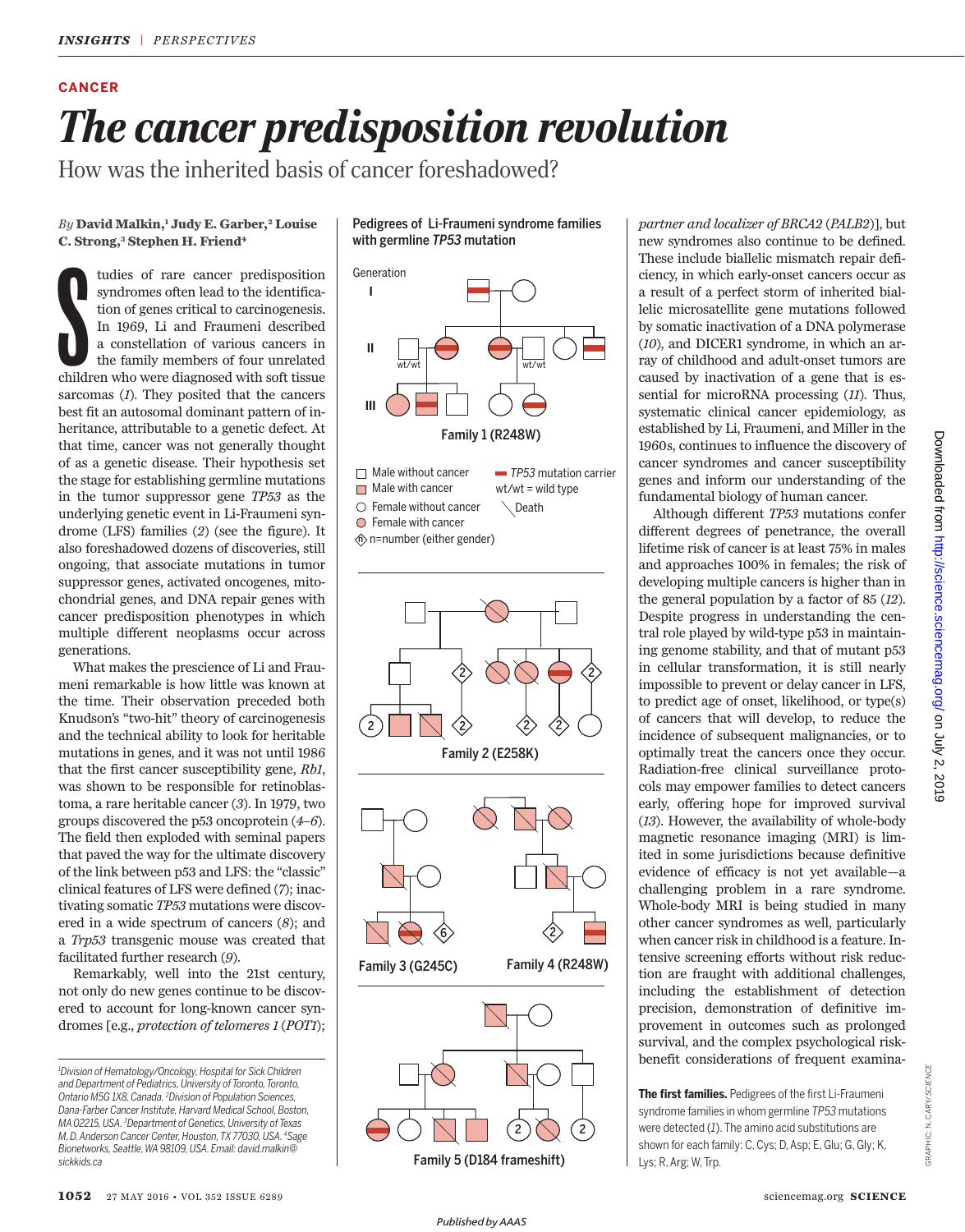tions and potential false positives.

However, with the advent of affordable and rapid next-generation sequencing platforms, LFS germline and tumor genomes are being mapped with great precision. These efforts should reveal clues as to the genetic and epigenetic events that modify the effect of a *TP53* mutation on cancer phenotype. This information could lead to the development of more precise patient-specific algorithms to predict tumor type, which should lead to better surveillance strategies, perhaps including circulating tumor DNA and other biomarkers. Targeting the p53 signaling pathway with drugs offers opportunities to reprogram p53 dependent events, reengage wild-type p53 function, and reverse early p53-induced cellular transforming events. Animal models of p53 dysfunction to explore chemopreventive or therapeutic avenues are also critical to this line of discovery. Expanded access to comprehensive genetic data will permit more accurate mutation-specific penetrance estimates and more complete evaluation to correlate molecular alterations with pathogenicity.

Advances in LFS research have benefited from impressive international collaborative networks. Scientists studying the basic principles of p53 biology recognize the immense value of the LFS phenotype in understanding this fundamental cancer gene. At the same time, better syndrome recognition by physicians and expanded germline genetic testing have led to the identification of thousands of LFS families. The "glue" that keeps clinicians, clinician-investigators, and basic scientists working toward a common goal is the LFS families themselves. Through the international Li-Fraumeni Exploration (LiFE) Research Consortium or as individuals, patients contribute samples to research studies, share personal stories, and challenge the research community to address questions that are relevant to their lives. As the p53-LFS marriage enters its second quarter century, its history and evolution will continue to inspire and motivate all who work in the dynamic field of hereditary cancer.  $\blacksquare$ 

#### **REFERENCES AND NOTES**

- 1. F. P. Li, J. F. Fraumeni Jr., *Ann.Intern. Med.* 71, 747 (1969).
- 2. D. Malkin *et al.*, *Science* 250, 1233 (1990).
- 3. S. H. Friend *et al.*, *Nature* 323, 643 (1986).
- 4. D. I. Linzer, A. J. Levine, *Cell*17, 43 (1979).
- 5. D. P. Lane, L. V. Crawford, *Nature* 278, 261(1979).
- 6. M. Mowat *et al.,Nature* 314, 633 (1985).
- 7. F. P. Li *et al.*, *Cancer Res.* 48, 5358 (1988).
- 8. S. J. Baker *et al.*, *Science* 244, 217 (1989). 9. A. Lavigueur *et al.*, *Mol. Cell.Biol.* 9, 3982 (1989).
- 
- 10. A. Shlien *et al.*, *Nat. Genet.* 47, 257 (2015). 11. D. A.Hill *et al., Science* 325, 965 (2009).
- 12. M. Hisada *et al., J. Natl. CancerInst.* 90, 606 (1998).
- 13. A. Villani *et al.*, *Lancet Oncol.*12, 559 (2011).

### **ACKNOWLEDGMENTS**

Dedicated in memory of Frederick P.Li—physician, scientist, scholar, colleague, mentor, and great friend.

10.1126/science.aag0832

### **POLYMER SYNTHESIS**

# *Organic photocatalysts for cleaner polymer synthesis*

Metal-free catalysts enable synthesis of polymers for biomedical and electronics applications

### *By* **Sivaprakash Shanmugam** *and* **Cyrille Boyer**

he material properties of synthetic polymers can be tuned by changing their chain length and branching and the way in which monomer units repeat. For example, high-density polyethylene, which has little chain branching, is he material properties of synthetic polymers can be tuned by changing their chain length and branching and the way in which monomer units repeat. For example, high-density polyethylene, which has little chain containers and drain pipes, whereas lowdensity polyethylene, which has more chain branching, is flexible and used to make grocery bags and bottles for chemicals. Polymers are usually made through thermal polymerization, but recent efforts focusing on green chemistry have led to a push toward using solar energy to drive chemical reactions. On page 1082 of this issue, Theriot *et al.* (*1*) report on metal-free visible-light photocatalysts that produce well-defined

### *"…this technique may become viable for synthesis of materials for industrial and biomedical applications."*

polymers free of metal contamination through radical polymerization.

Free-radical polymerization, in which a thermally decomposing radical initiates the addition of one monomer unit to another, is commonly used in industry. However, this approach cannot control chain length because of the rapid termination of growing chains. To ensure perpetual growth of polymer chains with homogeneous chain lengths, atom-transfer radical polymerization (ATRP) is commonly used (*2*–*4*). Unlike free-radical polymerization, ATRP generates chains with excellent chain-end func-

*Centre for Advanced Macromolecular Design (CAMD) and Australian Centre for NanoMedicine (ACN), School of Chemical Engineering, UNSWAustralia, Sydney, NSW 2052, Australia. Email: cboyer@unsw.edu.au*

tionality, which enables reactivation for further monomer addition or even postpolymerization modification. Moreover, atomtransfer radical polymerization provides the means to generate polymers with predetermined molecular weight, narrow molecular weight distribution, and copolymer composition (*5*). By controlling these properties, a new range of high-value applications have emerged in diagnosis, nanomedicine, and nanotechnology (*6*).

Nevertheless, ATRP has required transition-metal catalysts, predominantly copper halides, which become part of the polymer. The Cu<sup>1</sup> state activates polymerization, whereas Cu<sup>II</sup> deactivates it, but unavoidable chain termination can lead to accumulation of Cu<sup>II</sup>. Thus, relatively high Cu concentrations—10,000 parts per million (ppm)—are required to maintain the equilibrium between Cu<sup>I</sup> and Cu<sup>II</sup>. Alternative solutions, specifically ARGET (activators regenerated by electron transfer) atom-transfer radical polymerization, have been proposed to reduce the amount of Cu (from 10,000 to 10 ppm) through the use of organic reducing agents, such as ascorbic acid and glucose, that maintain the Cu<sup> $I$ </sup> and Cu<sup>II</sup> equilibrium (*2*). Alternatively, the use of ion-exchange resin and absorbent, such as alumina, silica, or talcum, can further reduce the concentration of catalyst in the final polymer product (*5*).

Although Cu contamination can be minimized by these approaches, complete removal of this transition metal is necessary for applications involving microelectronics and biomaterials, which has spurred the development of metal-free catalyst systems. The recent work of the groups of Hawker and Matyjaszewski introduced control over atomtransfer radical polymerization through electrochemistry (*7*) and photochemistry [for selected examples and a review, see (*8*–*10*)]. Remarkable spatial, temporal, and sequence control has enabled fine tuning of the properties of the generated materials.

Realizing the potential of photochemical polymerization, Miyake and Theriot (*11*) initially explored the use of perylene as a photocatalyst for activation of photo-atom-transfer radical polymerization under visible light